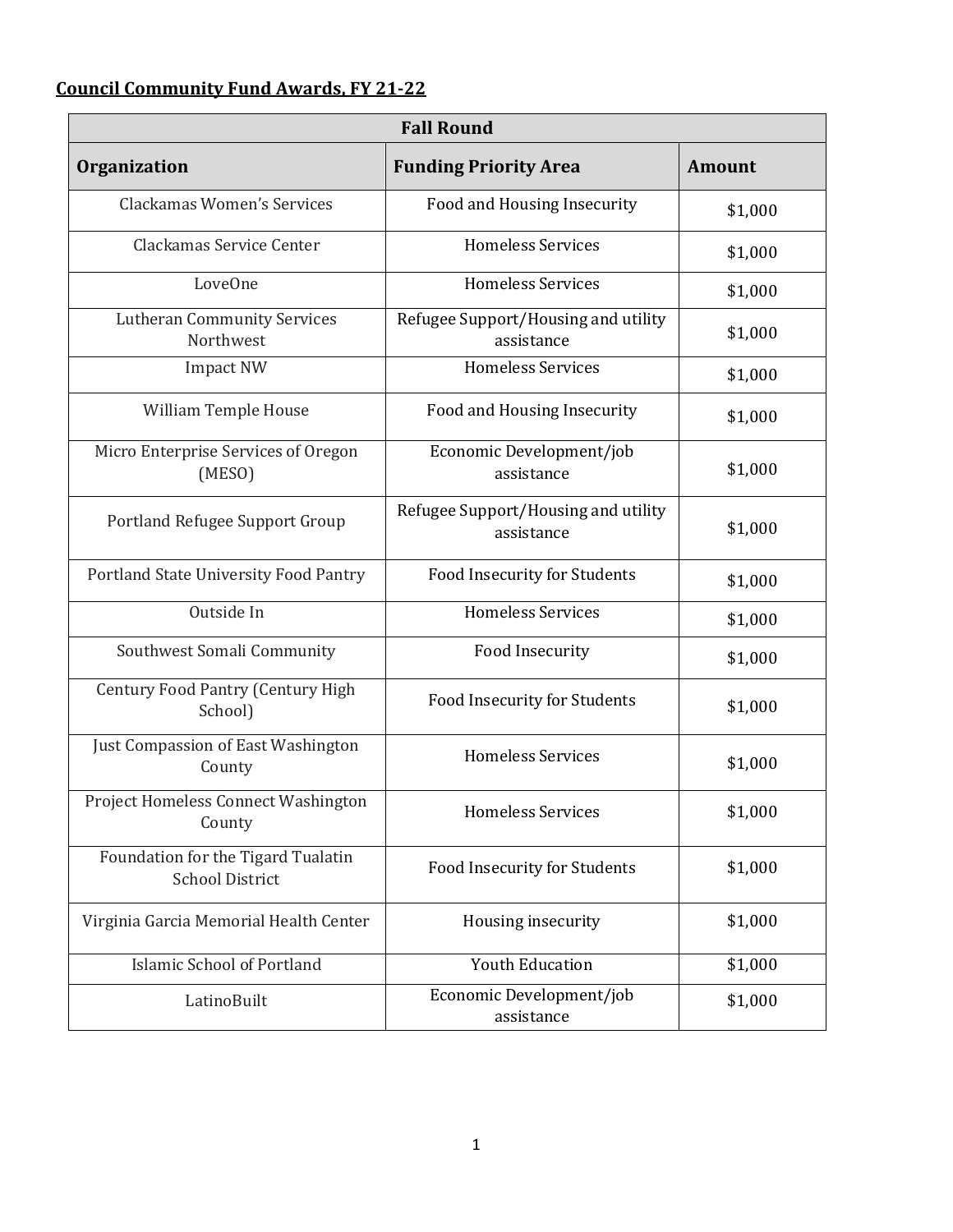| <b>Winter Round</b>                                             |                              |               |  |
|-----------------------------------------------------------------|------------------------------|---------------|--|
| <b>Organization</b>                                             | <b>Funding Priority Area</b> | <b>Amount</b> |  |
| Gleaners of Clackamas County, Inc                               | Food Insecurity              | \$1,000       |  |
| Every Child PDX                                                 | Youth and Family Support     | \$1,000       |  |
| Janus Youth Programs Inc                                        | Youth and Family Support     | \$1,000       |  |
| Oregon Chinese Coalition                                        | <b>Economic Development</b>  | \$1,000       |  |
| Store to Door                                                   | Food Insecurity              | \$1,000       |  |
| <b>Community for Positive Aging-</b><br>Hollywood Senior Center | <b>Food Insecurity</b>       | \$1,000       |  |
| Iu Mien Association of Oregon                                   | Food Insecurity              | \$1,000       |  |
| <b>Friendly House</b>                                           | Youth and Family Support     | \$1,000       |  |
| Jefferson High School PTSA                                      | Food Insecurity              | \$1,000       |  |
| Lift Urban Portland (Lift UP)                                   | Food Insecurity              | \$1,000       |  |
| Parkrose Community Alliance - Historic<br>Parkrose              | <b>Economic Development</b>  | \$1,000       |  |
| <b>Good Neighbor Center</b>                                     | Food Insecurity              | \$1,000       |  |
| <b>Tualatin Food Pantry</b>                                     | <b>Food Insecurity</b>       | \$1,000       |  |
| <b>Forest Grove Foundation</b>                                  | <b>Food Insecurity</b>       | \$500         |  |
| Bethlehem House of Bread, Food Pantry                           | Food Insecurity              | \$500         |  |
| Home Orchard Education Center                                   | <b>Food Insecurity</b>       | \$1,000       |  |
| Girls Inc. of the Pacific Northwest                             | Youth and Family Support     | \$1,000       |  |
| Clackamas Workforce Partnerships                                | Youth and Family Support     | \$1,000       |  |